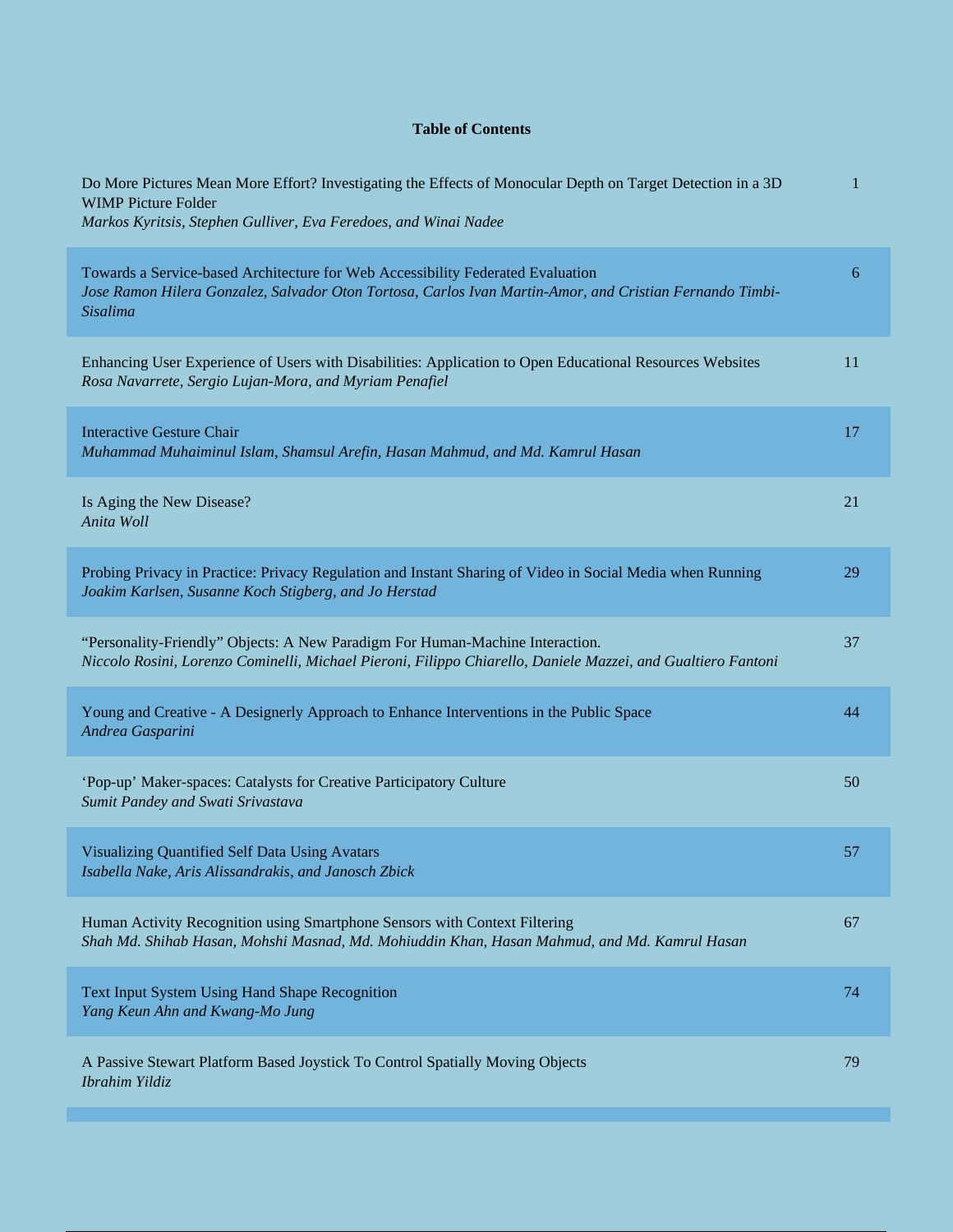| Results of a 3 Year Study of a BCI-Based Communicator for Patients with Severe Disabilities<br>Pasquale Fedele, Myriam Gioia, Fabio Giannini, and Alessandra Rufa                                                                        | 84  |
|------------------------------------------------------------------------------------------------------------------------------------------------------------------------------------------------------------------------------------------|-----|
| JoGuide: A Mobile Augmented Reality Application for Locating and Describing<br>Fadi Wedyan, Ibrahim Aloqily, Reema Freihat, and Suzan Wedyan                                                                                             | 88  |
| A New Definition of Competence Developing Games<br>Johannes Alexander Konig and Martin R. Wolf                                                                                                                                           | 95  |
| Moodle as a Support Tool in Higher Education. Academic Authorities Opinion<br>Myriam Penafiel, Rosa Navarrete, Stefanie Vasquez, and Sergio Lujan-Mora                                                                                   | 98  |
| Video Game Story Analysis Using Layered Graphs and Eye Tracking System<br>Iwona Grabska-Gradzinska                                                                                                                                       | 105 |
| Focus Group Study on Student Perception of Electronic Textbooks<br>Kimberly Sheen and Yan Luximon                                                                                                                                        | 110 |
| A Training-assistance System using Mobile Augmented Realityfor Outdoor-facility Inspection<br>Yoshiki Yumbe, Osamu Segawa, and Makoto Yamakita                                                                                           | 116 |
| Cross-Platform Web Framework for Gaze Tracking<br>Nicolai Harich, Simon Gebauer, Holger Schmidt, and Gottfried Zimmermann                                                                                                                | 123 |
| CalliSmart: An Adaptive Informed Environment for Intelligent Calligraphy Training<br>Remy Frenoy, Indira Thouvenin, Yann Soullard, and Olivier Gapenne                                                                                   | 132 |
| Towards Web Accessibility Guidelines of Interaction and Interface Design for People with Autism Spectrum<br>Disorder<br>Talita Britto and Ednaldo Pizzolato                                                                              | 138 |
| Webpage Accessibility and Usability for Autistic Users: a Case Study on a Tourism Website<br>Antonina Dattolo, Flaminia L. Luccio, and Elisa Pirone                                                                                      | 145 |
| EYE POINTER: A Real Time Cost Effective Computer Controlling System Using Eye and Head Movement<br>Shahed Anzarus Sabab Sabab, Sayed Rizban Hussain Digonto, Hasan Mahmud Mahmud, Md. Hasanul Kabir<br>Kabir, and Md. Kamrul Hasan Hasan | 153 |
| A Process Approach to Ensuring Universally Designed Web Content: A preliminary case study of the Norwegian<br><b>Broadcasting Corporation</b><br>Lars Henrik Nordli and G. Anthony Giannoumis                                            | 160 |
| Designing and Evaluating Interfaces for the CAPTAIN MEMO Memory Prosthesis                                                                                                                                                               | 164 |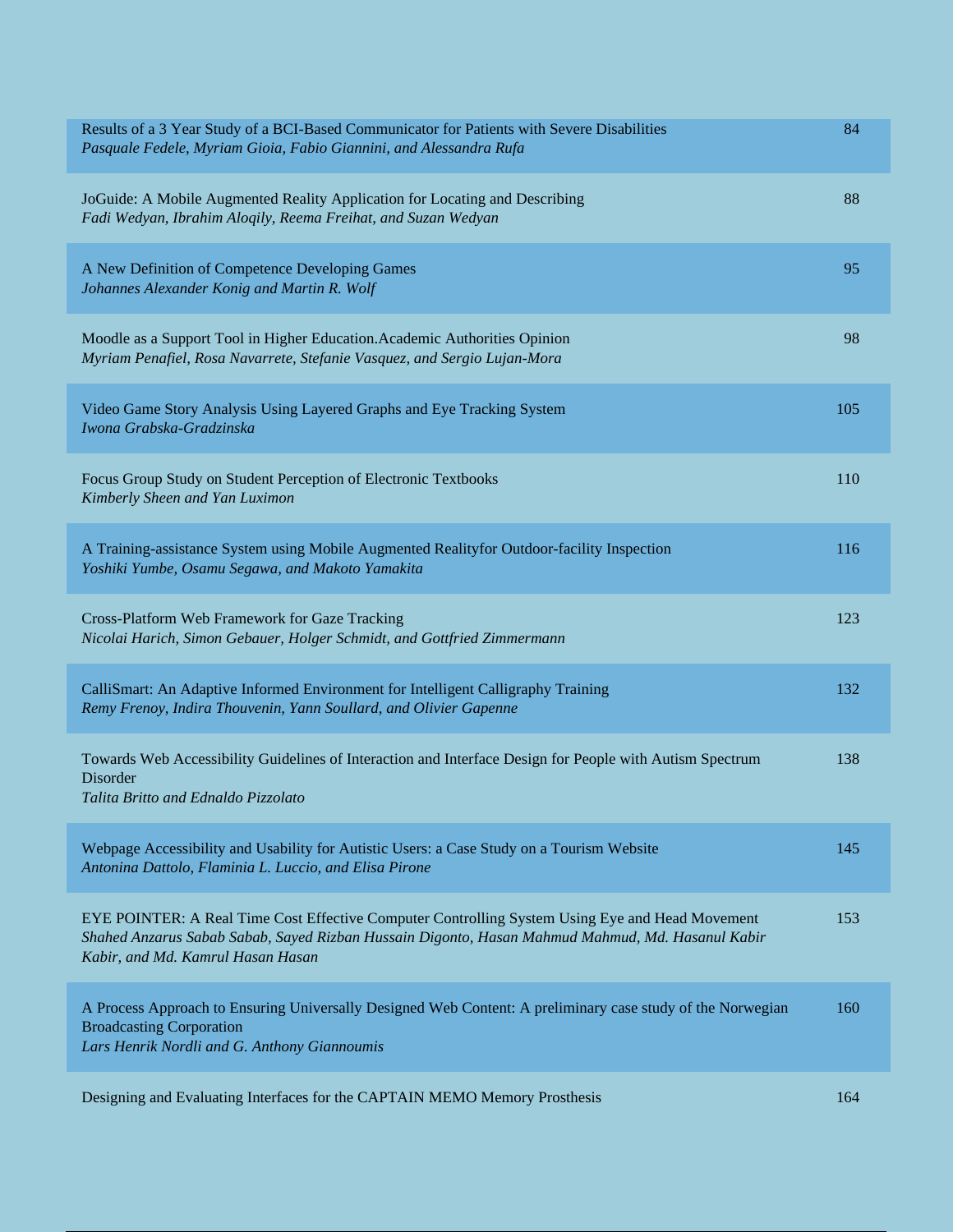| Fatma Ghorbel, Nebrasse Ellouze, Elisabeth Metais, Faiez Gargouri, Faycal Hamdi, and Noura Herradi |  |  |
|----------------------------------------------------------------------------------------------------|--|--|
|----------------------------------------------------------------------------------------------------|--|--|

| Ergonomic Criteria for the Evaluation of Context-Aware User Interface<br>Ines Riahi, Faouzi Moussa, and Riadh Dziri                                                                | 170 |
|------------------------------------------------------------------------------------------------------------------------------------------------------------------------------------|-----|
| Designing for Sustainability: Challenges and Theoretical Considerations<br>Swati Srivastava and Sumit Pandey                                                                       | 177 |
| From Difficult Artifacts to Easy to Use Designs<br>Tone Bratteteig and Guri Verne                                                                                                  | 185 |
| Augmented Reality as a Tutorial Tool for Construction Tasks<br>Ana Regina M. Cuperschmid, Marina G. Grachet, and Marcio M. Fabricio                                                | 192 |
| A Non-commercial Approach to Experience Design Teaching Interactive Systems Developed at Escola Superior<br>de Desenho Industrial<br>Marcos A. F. Martins                          | 198 |
| Eye Gaze Based Dynamic Warnings<br>Mini Zeng, Feng Zhu, and Sandra Carpenter                                                                                                       | 204 |
| Tangible Technologies for the Development of Play Skills in Autistic Children<br>Patrizia Marti, Luca Giacolini, and Iolanda Iacono                                                | 212 |
| Tablet Game Design and Evaluation: A Practice-based Experimentation Approach<br><b>Uttam Kokil</b>                                                                                 | 220 |
| A Model Driven Approach For Adaptive User Interfaces Specification: User, Task And Environment Impact<br>Hajer Taktak, Ines Riahi, and Faouzi Moussa                               | 225 |
| Body Gesture Recognition Framework for 3D Interactive Systems<br>Choonsung Shin, Jisoo Hong, Youngmin Kim, Sung-Hee Hong, and Hoonjong Kang                                        | 233 |
| Evaluation of a Driver Assistant Client in the Context of Urban Logistics and Electric Vehicles<br>Christian Stolcis, Johan Buchholz, and Volkmar Schau                            | 235 |
| Towards Model-based Usability Evaluation of Interactive Application: Detecting Unexpected Situations and<br><b>Validating System Task Model</b><br>Mouna Jarraya and Faouzi Moussa | 240 |
| Complex Emotions Expression and Recognition for Paranoid Personality Disorder<br><b>Mohamad Saleh</b>                                                                              | 245 |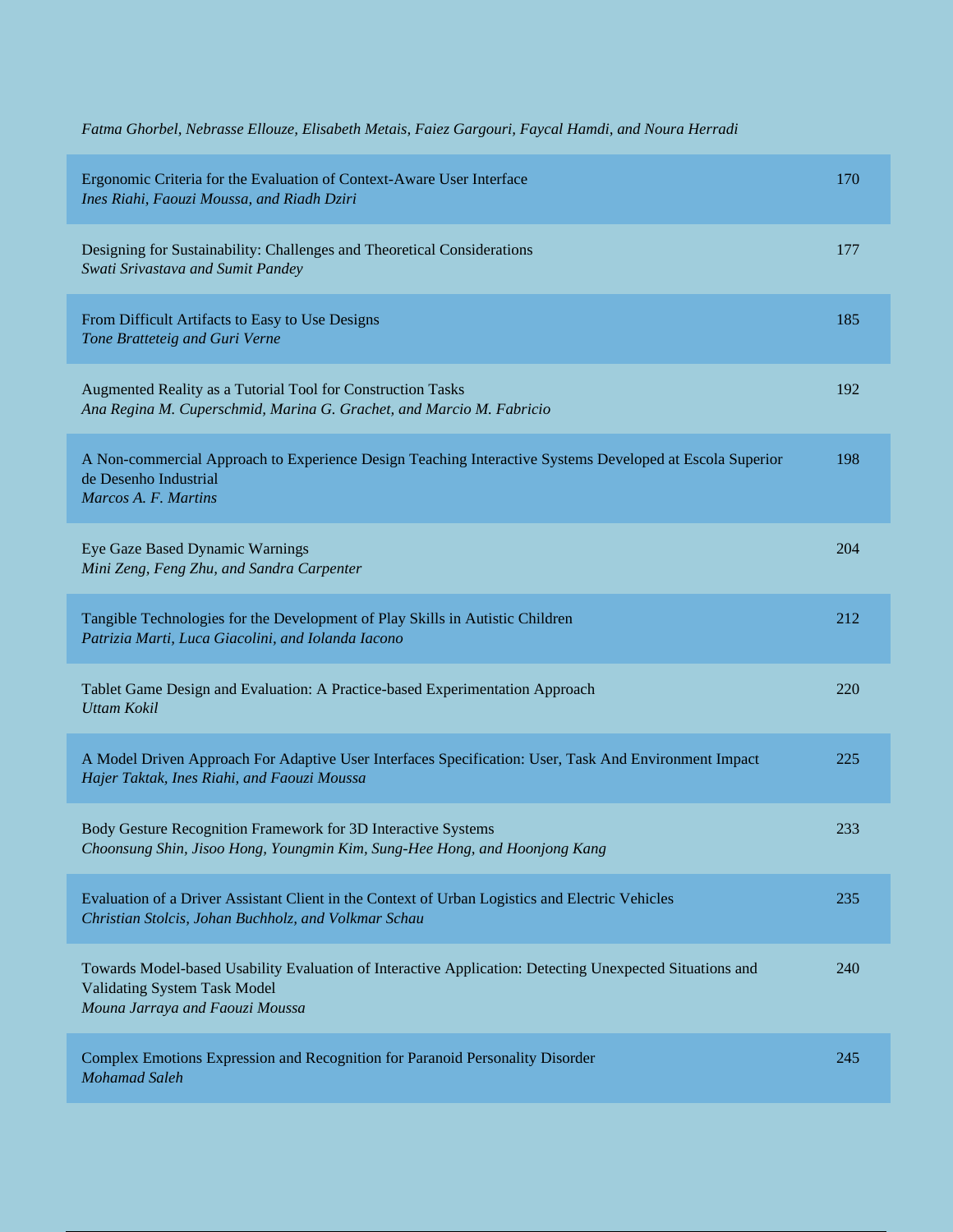| A New Scientometric Dimension for User Profile<br>Nedra Ibrahim, Anja Habacha Chaibi, and Henda Ben Ghezala                                                                                                                                                     | 251 |
|-----------------------------------------------------------------------------------------------------------------------------------------------------------------------------------------------------------------------------------------------------------------|-----|
| Basic Study of an Evaluation that Uses the Center of Gravity of a Facial Thermal Image for the Estimation of<br><b>Autonomic Nervous Activity</b><br>Shogo Matsuno, Shunsuke Kosuge, Shunsuke Kawazura, Hirotoshi Asano, Naoaki Itakura, and Tota Mizuno        | 258 |
| Autonomic Nervous Activity estimation algorithm with Facial Skin Thermal Image<br>Tota Mizuno, Shusuke Kawazura, Kota Akehi, Shogo Matsuno, Hirotoshi Asano, Kazuyuki Mito, and Naoaki<br><b>Itakura</b>                                                        | 262 |
| Minimalistic Toy Robot Encourages Verbal and Emotional Expressions in Autism<br>Irini Giannopulu, Valerie Montreynaud, and Tomio Watanabe                                                                                                                       | 267 |
| <b>User Acceptance of Social Robots</b><br>Ibrahim A. Hameed, Zheng-Hua Tan, Nicolai B. Thomsen, and Xiaodong Duan                                                                                                                                              | 274 |
| Recognition of Technical Gestures for Human-Robot Collaboration in Factories<br>Eva Coupete, Fabien Moutarde, Sotiris Manitsaris, and Olivier Hugues                                                                                                            | 280 |
| First Results of Studying Human Robot Interaction in the Wild — The Hobbit Robot Tested by Older Adults at<br>Home<br>Markus Vincze, Daniel Wolf, Markus Bajones, Astrid Weiss, Markus Suchi, David Fischinger, Jurgen Pripfl, and<br><b>Christoph Gisinger</b> | 286 |
| Evaluation of a 3D Human System Interface for Air Traffic Control<br>Andreas Baier and Alf Zimmer                                                                                                                                                               | 292 |
| Study of Sign Language Expression of Medical Sign Language Words<br>Mina Terauchi and Yuji Nagashima                                                                                                                                                            | 297 |
| Alphabet Recognition in Air Writing Using Depth Information<br>Robiul Islam, Hasan Mahmud, Md. Kamrul Hasan, and Husne Ara Rubaiyeat                                                                                                                            | 299 |
| Interacting with the Customers through New Technologies<br>Lucia Sanchez de la Guia, Marina Puyuelo Cazorla, and Lola Merino Sanjuan                                                                                                                            | 302 |
| A Case Study of Four IT Companies Developing Usable Public Digital Self-Service Solutions<br>Jane Billestrup, Marta Larusdottir, and Jan Stage                                                                                                                  | 307 |
| Expertise and Behavior of Unix Command Line Users: an Exploratory Study<br>Mohammad Gharehyazie, Bo Zhou, and Iulian Neamtiu                                                                                                                                    | 315 |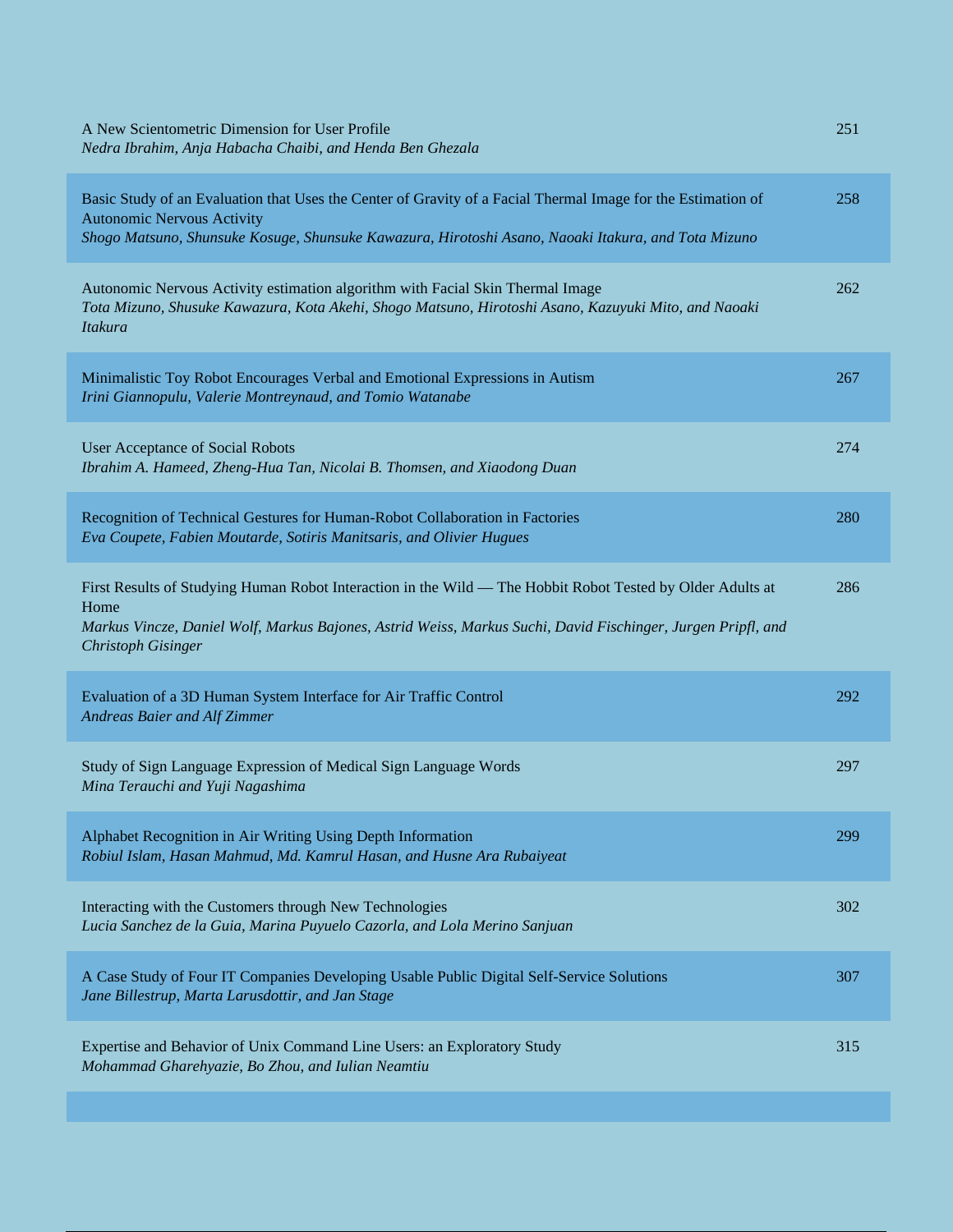| Towards Semantic Analysis of Training-Learning Relationships within Human-Machine Interactions<br><b>Farshad Badie</b>                                                                                   | 323 |
|----------------------------------------------------------------------------------------------------------------------------------------------------------------------------------------------------------|-----|
| Reduction of Dental Anxiety and Pain in Children using Robots<br>Mine Yasemin, Yelda Kasimoglu, Simin Kocaoglu, Emine Karsli, Elif Bahar Tuna Ince, and Gokhan Ince                                      | 327 |
| Recognizing Hand Gesture for Human-Robot Interaction<br>Zuhair Zafar and Karsten Berns                                                                                                                   | 333 |
| Design of an Interactive System for Immersive Movie Watching Experience<br>Yaochi Liu and Tsai-Yen Li                                                                                                    | 339 |
| Usability Analysis in the Liquid Galaxy Platform<br>Ismael Arroyo, Francesc Gine, Concepcio Roig, and Toni Granollers                                                                                    | 345 |
| Adaptive Smart Environments: Detecting Human Behaviour from Multimodal Observation<br>Rory O. Heffernan, Michael L. Walters, Neil R. Davey, Rene te Boekhorst, Kheng Lee Koay, and Kerstin<br>Dautenhahn | 353 |
| Hand Gesture Recognition Using SIFT Features on Depth Image<br>Hasan Mahmud, Md. Kamrul Hasan, Abdullah-Al- Tariq, and Md. Abdul Mottalib                                                                | 359 |
| Effects of Intervals between Roadside Columns on Speed Perception in Human Walking and Running Speed<br>Yohsuke Yoshioka, Hidetoshi Watanabe, Masaki Takahashi, Atsushi Enta, and Tomonori Sano          | 366 |
| A Software Design Tool for the Modeling of Emotions in Autonomous Agents<br>Xavier Gonzalez-Olvera, Luis-Felipe Rodriguez, Luis A. Castro, and Ramon Rene Palacio                                        | 372 |
| Logical Characterisation of Concept Transformations from Human into Machine Relying on Predicate Logic<br><b>Farshad Badie</b>                                                                           | 376 |
| The Analysis of the Specific Dictionaries for Compressive Sensing of EEG Signals<br>Monica Fira, Victor-Andrei Maiorescu, and Liviu Goras                                                                | 380 |
| FIRMA: A Development Framework for Elderly-Friendly Interactive Multimodal Applications for Assistive<br><b>Robots</b><br>Nikolaos Kazepis, Margherita Antona, and Constantine Stephanidis               | 386 |
| The Characteristics and Application of Anthropomorphic Interface: A Design Spectrum<br>Nooralisa Mohd Tuah, Gary B. Wills, and Ashok Ranchhod                                                            | 398 |
| Change Your Perspective: Exploration of a 3D Network Created from Open Data in an Immersive Virtual Reality<br>Environment                                                                               | 403 |